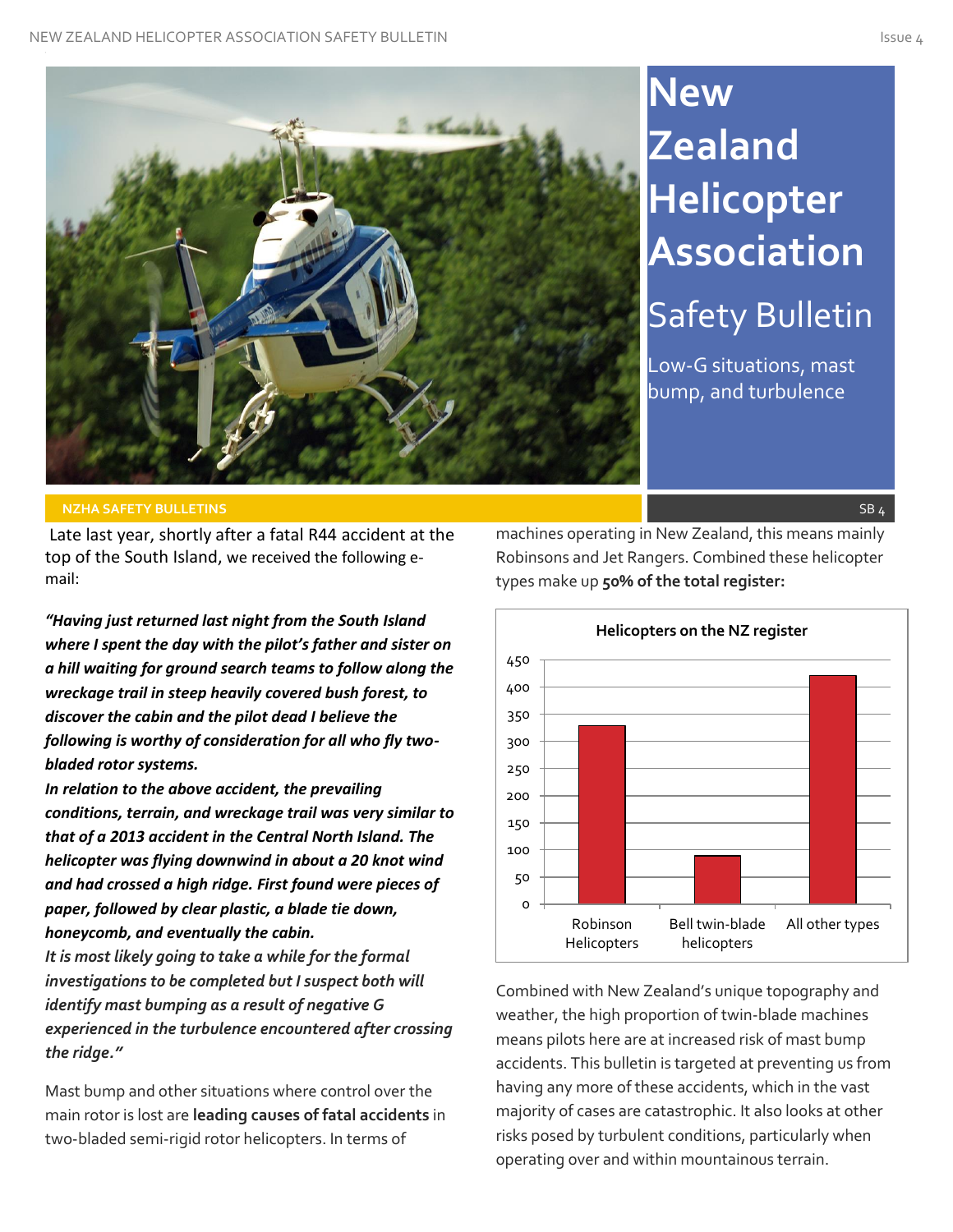#### **Mast bumping explained**

Twin-blade semi-rigid rotor systems are designed to allow the blades to flap. **Mast bump** is the name given to the accident situation where this flapping exceeds the structural limitations of the rotor hub's connection to the mast: the rotor head tilts so far that it contacts the mast, usually causing separation of either one blade or the entire rotor. The flapping can be such that the rotor severs the tailboom or strikes the cabin. **The vast majority of these accidents are fatal as the helicopter becomes completely uncontrollable. The causes are outlined below.**



# **Low-G situations and mast bumping**

Pilot-induced low-gravity situations are the most commonly-mentioned causes of mast bump in the operating handbooks and textbooks. In a low-G situation the weight of the fuselage is momentarily unloaded from the rotor disk. The thrust from the tail rotor then causes the fuselage to roll to the right very, very quickly: in a safety video from the early 90's Frank Robinson explains that **this roll rate can be "as fast as 100° a second".** It is the instinctive reaction of pilots finding themselves in this situation to apply left cyclic – and generally this is done abruptly considering the rapidness of the roll and the panic induced by the sudden weightless condition that has preceded it. Application of left cyclic tilts the disk but has no effect on the fuselage: the static stop limits are exceeded, the rotor head contacts the mast and either the mast



separates or the blades contact the fuselage, either the tailboom or the cabin. The image to the left illustrates the process.

## **How control inputs can induce low-G states**

Abrupt cyclic pushovers are the most frequently-mentioned cause. These can be induced in several ways. For instance they may occur when a pilot becomes focused on **following terrain**: as terrain begins to slope downhill the pilot may initiate a cyclic pushover while they concentrate on maintaining a steady height

above the ground. Cyclic pushovers can also occur when pilots **attempt to level out after climbing**. This is illustrated in the picture below. Although the example is for large jet aircraft flying many thousands of feet high, the principle is exactly the same. Note that the first of these (following descending terrain) can occur in level flight. Both of these cyclic pushover causes were addressed specifically in the Robinson Safety notice SN-11, originally issued in 1982. A related safety notice is

SN-29 concerning fixed wing pilots transitioning to rotary. The learned, highly ingrained reaction of fixed wing pilots to push the stick forward when attempting to descend or to avoid a collision (say with a bird) can be fatal. Please be aware of the special risk that this presents.

**An example of just such a low-G accident in New** 



**MANEUVER TIME: SECONDS**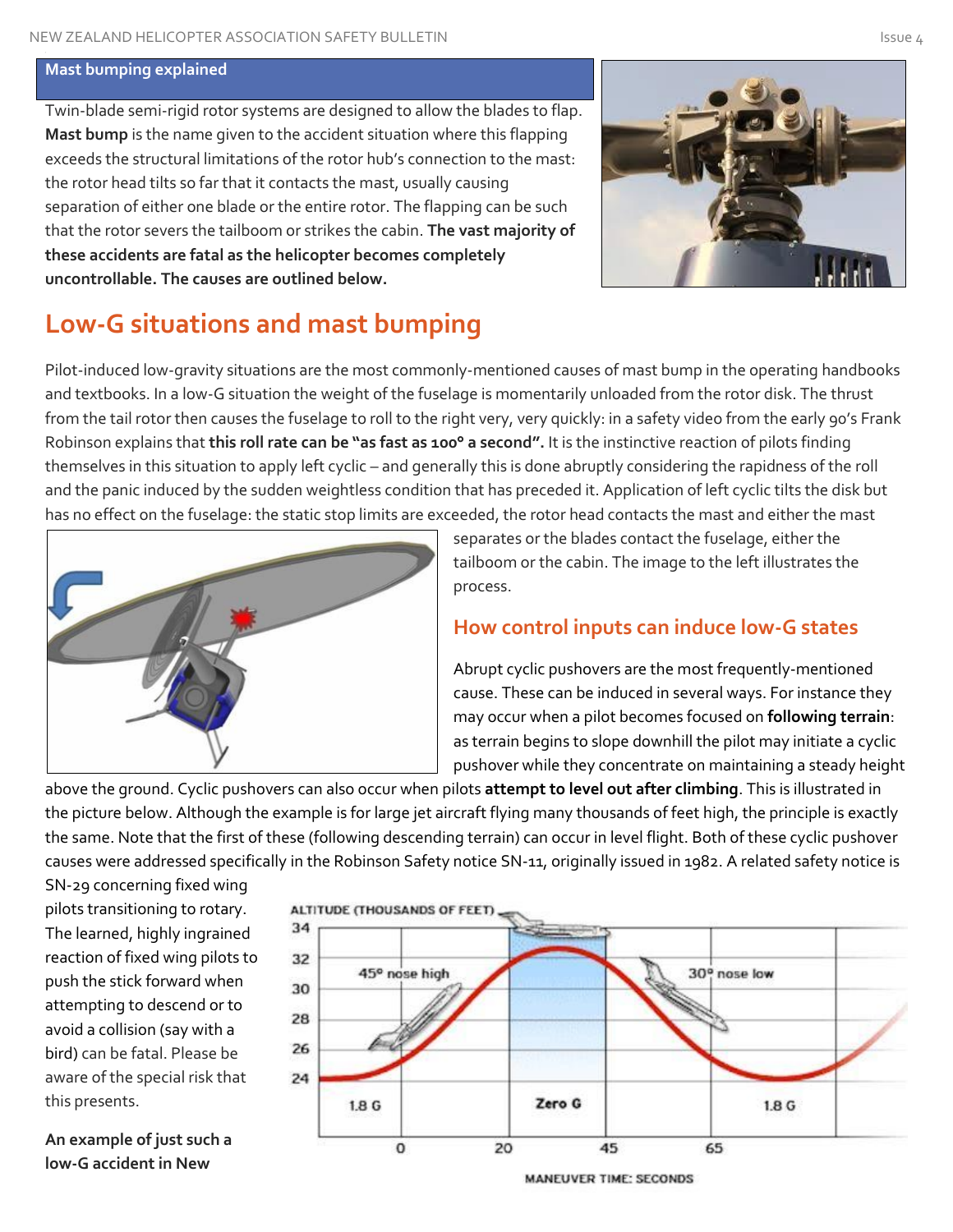#### **Zealand occurred in Taupo in early 2004:**

**The R22 was found crashed inverted, with a debris trail of cabin contents and shattered perspex leading to the accident site. Both the pilot and passenger were fatally injured. The weather on the day was perfectly clear, calm and still. The accident site was near several high voltage power lines. It was determined that at some point in the flight, possibly after climbing rapidly to avoid the power lines, the pilot had initiated an abrupt pushover leading to a low-G situation. The low G and roll to the right were so violent that the pilot's windshield, which survived the accident intact, bore marks from where his boots left the pedals and were forced against it (shown below):**



Figure 3: Pilot's windscreen with footwear marks. Note abrupt change in direction.

**As the fuselage continued into the right roll the main rotor blades sliced through the cabin 3 times; first severing the roof of the canopy, then the control panel, and then the cabin floor through the center. The accident wreckage revealed that the cyclic pushover must have been so abrupt that once the low-G situation was reached it would have been impossible to recover from.**

This accident vividly and horrifically demonstrates how critical this safety warning (in several Robinson safety notices and in operating handbooks) is:

## **Turbulence can induce a low-G state**

Windshear and other meteorological conditions play a huge role in NZ aviation accidents, due in large part to the fact that the weather conditions here are uniquely challenging. **In New Zealand this is especially true of turbulence.** The Robinson Safety Notice SN-32 warns pilots of the increased risk of mast bumping and excessive blade flapping when operating in turbulent conditions.

**In a severe downdraft the loading on the main rotor disk can become low or negative**, exactly like the pushover-induced low-g situation mentioned above. Once again the main rotor becomes unstable; the tail rotor begins to roll the fuselage over and the risk of mast bump and/or the rotor cutting through the fuselage increases rapidly. If the turbulence is severe enough then recovery can become next to impossible, as in the accident below:

**R22 near Mt. Aspiring. Both the instructor and the student were killed when the helicopter broke up in flight. The investigation revealed that the rotor hub teeter stops were crushed, indicating that mast bump had occurred, however before the blades separated from the mast they flapped to the extent that they severed the tail boom and the helicopter fell to the ground. At the time the helicopter was flying above 5000 ft in mountain country, crossing the Waipara Saddle. The turbulence was described as 'severe to extreme' by subsequent rescue pilots operating near the area. The wind speed in the area was around 30 kts. The severe turbulence was cited as the main cause of the accident.**

Certain factors can increase the risk that an encounter with turbulence will be catastrophic for you and your machine. One of these factors is your airspeed. The effects of turbulence on blade flapping are increased as airspeed increases and if you are going too fast for the conditions you simply will not have the time to react and save the situation. Another factor is the control inputs used in response to turbulence encounters. Turbulence can encourage sudden, abrupt control inputs including overpitching that can lead to excessive blade flapping and mast bumping.

## *"Never abruptly push the stick forward".*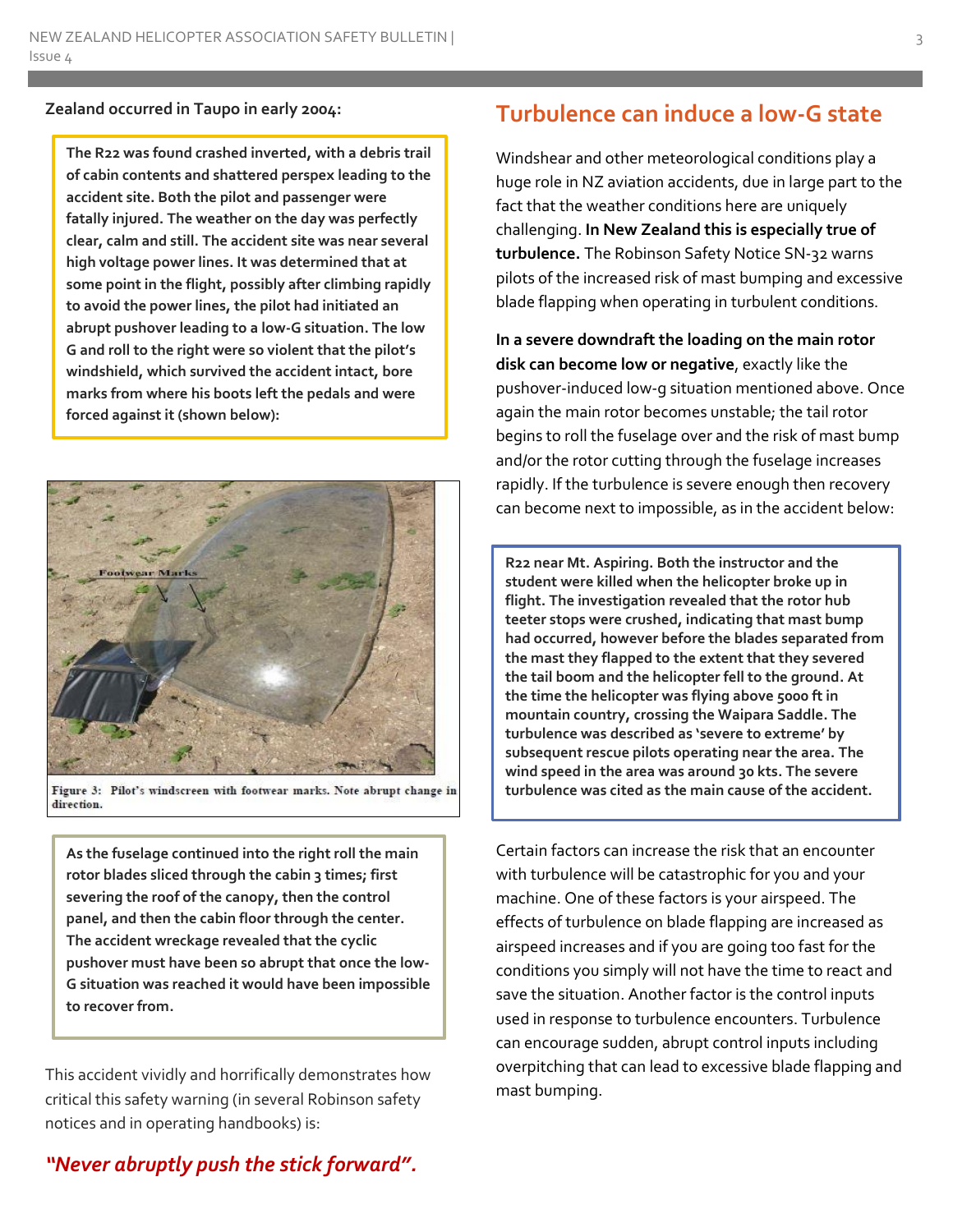Consider these words from Robinson Safety Notice SN-32: *"Do not overcontrol. Allow aircraft to go with the turbulence, then restore level flight with smooth, gentle control inputs."*

Both turbulence and airspeed were considered likely factors in the accident below:

**R22 over Lake Wanaka: the helicopter crashed over Lake Wanaka and was recovered by a Navy Dive Squad from a depth of 80m. The wreckage and injuries to the pilot showed that a catastrophic mast bump event had occurred. Almost immediately following the mast bump one of the main rotor blades cut through the cabin, killing the pilot and sending the helicopter nose-down into the lake. While the exact causes of the mast bump could not be determined the TAIC investigation determined it was likely brought about by an encounter with turbulence while the helicopter was travelling with a high forward airspeed. A further contributing factor was the pilot's use of his cellphone during the onset of the accident sequence.**

Below is an image of the damaged rotor hub and mast from the R22 in the accident:



Rotor hub and evidence of mast bump

#### **Resilience against the risk**

As so many other safety notices and bulletins state, the most important strategy to reducing the risk of being involved in a mast bump accident is avoiding the

conditions where it might occur in the first place. As the Rotorcraft Flying Handbook says: *"this means avoiding turbulence as much as possible."* But of course that's easier said than done in New Zealand, where over half of the terrain is mountainous and we lie as we do in the Roaring 40's. **It is important therefore that those who operate twin-bladed machines are fully upto-speed on where and when turbulence will occur and what to do to:**

- **a) Avoid it; or**
- **b) Manage it correctly**

As the diagram below shows, whenever the wind speed gets up over around 15 kts and there are obstacles in front of that wind, turbulence is likely to occur:



Understanding how air flows in the mountains can be really hard but there is an easy way to learn about it. Get students to go to the river and watch how the water goes around the rocks (hills/mountains). Place different rocks in the river in various places (where the current is slow and fast, creating valleys and seeing the venturi affect) and use milk or cream dripped into the water upstream. This shows the turbulent areas and where the wind changes speed and even goes backwards. As air is just a fluid the water behaves the same as wind in the mountains. Before you scoff at how simple this sounds, bear in mind that this type of accident has claimed two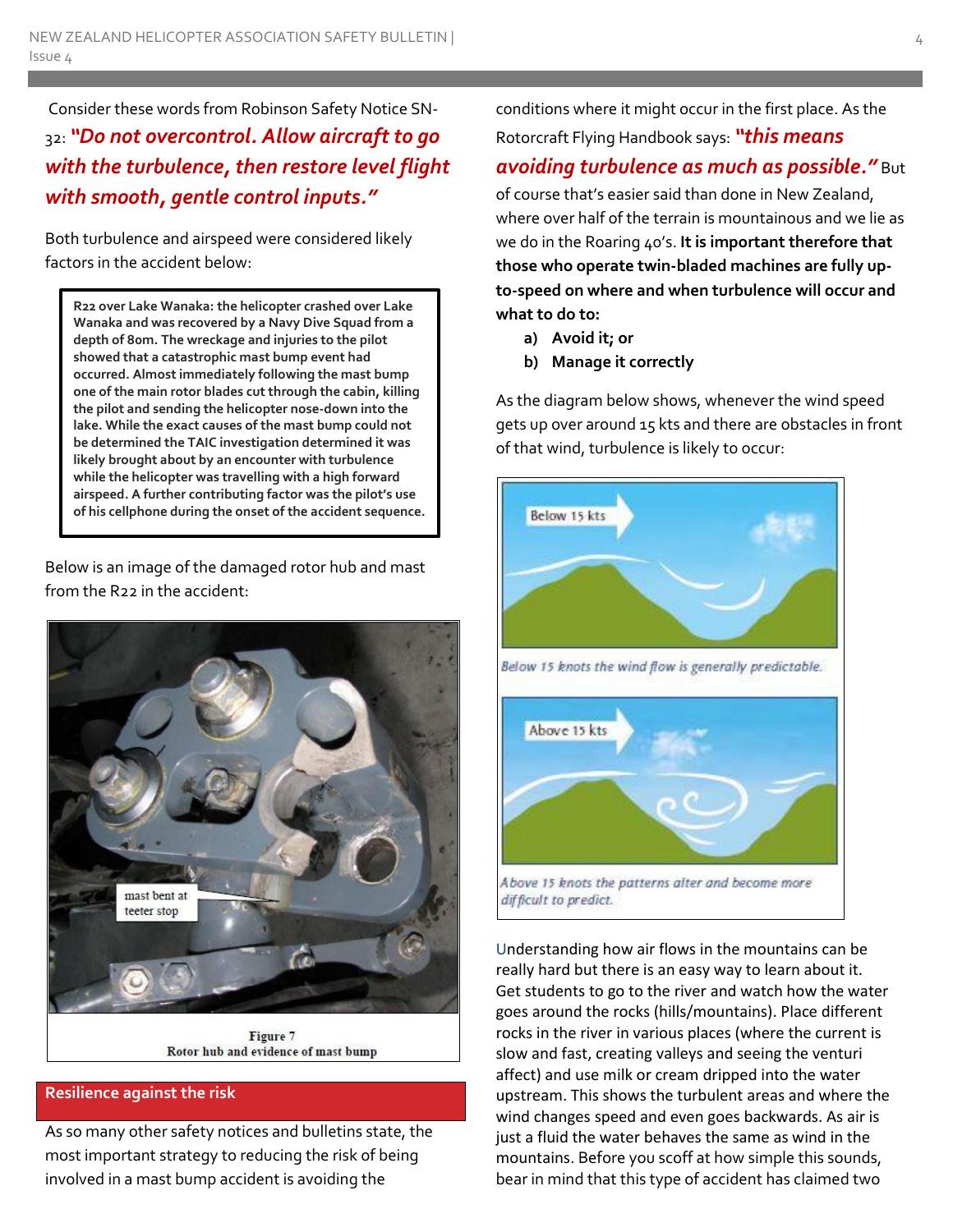experienced pilots in the last two years. Understanding air movements and how turbulence occurs is key to ensuring the list of accidents in this category stops where it is now. There are some great resources online that are worth a look. Although it's focused on fixed-wing, Mountain Flying offers a lot of good information on weather in the mountains and is an extremely good resource for operators of all machines and all levels of experience: [http://www.mountainflying.com/Menu/mtn\\_fly\\_menu/mt](http://www.mountainflying.com/Menu/mtn_fly_menu/mtn_fly_menu.html) [n\\_fly\\_menu.html](http://www.mountainflying.com/Menu/mtn_fly_menu/mtn_fly_menu.html)

The CAA's GAP booklet on Mountain Flying is another good resource:

### [http://www.caa.govt.nz/safety\\_info/GAPs/Mountain\\_Flyin](http://www.caa.govt.nz/safety_info/GAPs/Mountain_Flying.pdf) [g.pdf](http://www.caa.govt.nz/safety_info/GAPs/Mountain_Flying.pdf)

# **Flight techniques: keeping the disc loaded and recovering from a low-G roll**

The secret to avoiding mast bumping situations is to keep the disc loaded. Think of the helicopter fuselage as a pendulum suspended by the rotor disc. When the pendulum effect is removed by low G then the tail rotor will roll the fuselage – if it is providing sufficient thrust. The lower the collective, the less will be the T/R thrust so any uncommanded roll will be slower and give you more time to react. The reality is that the less cyclic inputs you make in turbulence, the safer the flight condition. So think about this:

- Lower the collective and reduce speed BEFORE turbulence is encountered. To be able to do this you need to understand wind over terrain.
- Where possible stay on the windward side of any ridge and if you must cross over try and follow a ridge that heads in the general downwind direction – then stay on the windward side of that.
- Keep the disc loaded by gently applying aft cyclic
- Use minimal cyclic inputs
- Restore the helicopter to normal flight once you are through the turbulence
- **Accept that there are conditions in NZ which will generate turbulence beyond the helicopter's ability to withstand. So wait for better conditions to prevail.**

When planning a flight that may involve significant turbulence consider the weight of the helicopter. A lightly loaded machine is more likely to suffer mast bumping than when it is heavily loaded. The forgoing is really all about prevention rather than cure.

## **A word on recovery**

Pilots have been taught that the correct response to a low G roll is to apply aft cyclic to load the disc. And this will work but the challenge for any pilot is not to apply cyclic in the opposite direction of the roll – **because that is instinctive.**

So the ability of pilots to cure a low G situation is heavily compromised by their instinctive reaction to a roll and that is why NZHA promotes prevention rather than cure. Please see the Appendix on the next few pages (pp. 6-9) for a paper on mast bump accidents and Robinson helicopters compiled by the CAA's Andy Mackay.

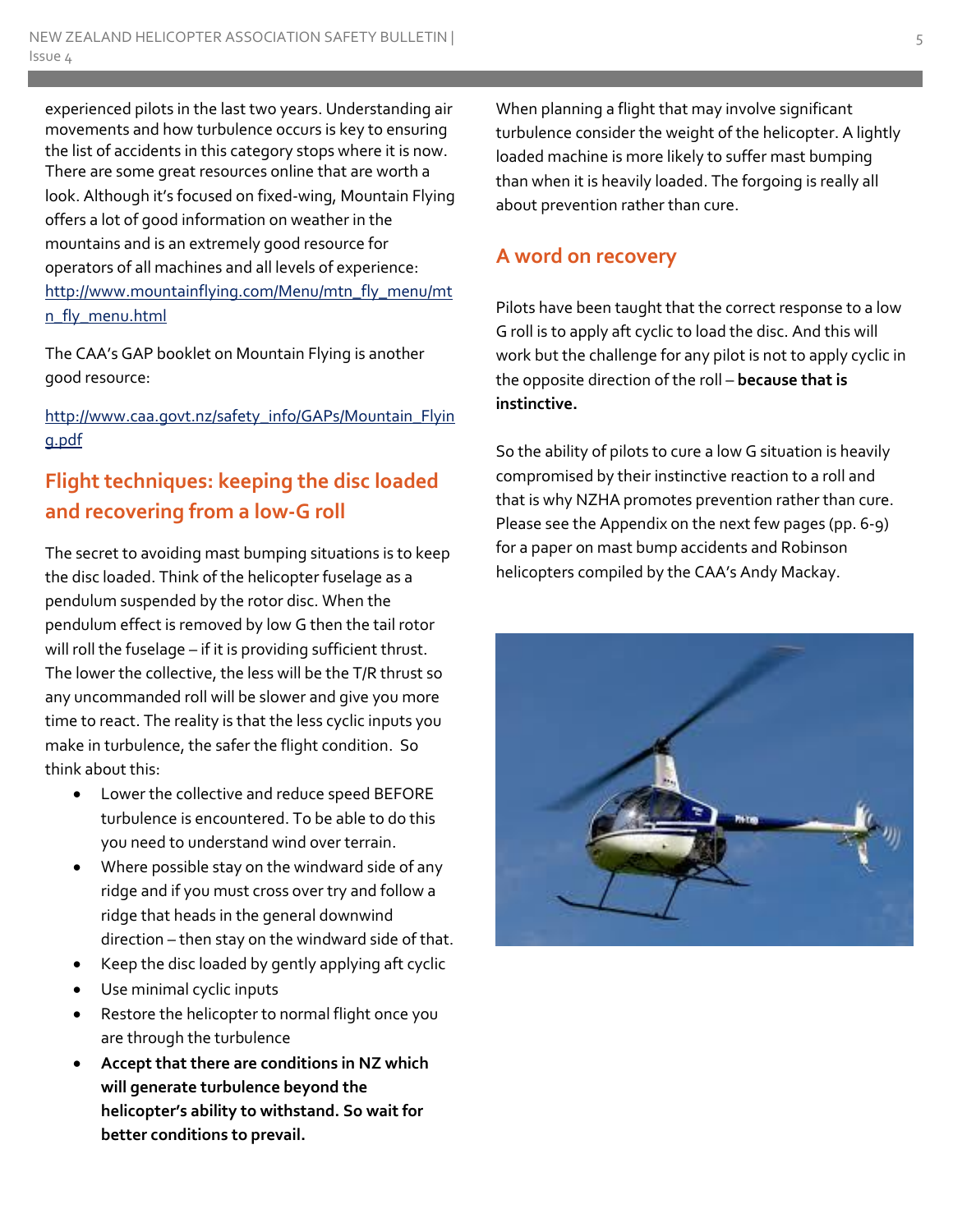# **Appendix: Flight into Turbulence**

(Andy McKay March 2015)

Robinson Safety Notice SN-32

Issued: March 1998 Revised: May 2013

HIGH WINDS OR TURBULENCE

A pilot's improper application of control inputs in response to high Winds or turbulence can increase the likelihood of a mast bumping Accident. The following procedures are recommended:

1.

If turbulence is expected, reduce power and use a slower than normal cruise speed. Mast bumping is less likely at lower airspeeds.

2.

If significant turbulence is encountered, reduce airspeed to 60 - 70 knots.

3.

Tighten seat belt and firmly rest right forearm on right leg to prevent unintentional control inputs. 4.

Do not overcontrol. Allow aircraft to go with the turbulence, then restore level flight with smooth, gentle control inputs.

Momentary airspeed, heading, altitude, and RPM excursions are to be expected.

5.

Avoid flying on the downwind side of hills, ridges, or tall buildings where the turbulence will likely be most severe.

The helicopter is more susceptible to turbulence at light weight. Use caution when flying solo or lightly loaded.

## Correct Recovery from a low "G" Roll

**First** -Gentle aft cyclic (to recover from low G condition)

**Second** -Apply lateral cyclic (to recover from right roll)

**Third** –Land immediately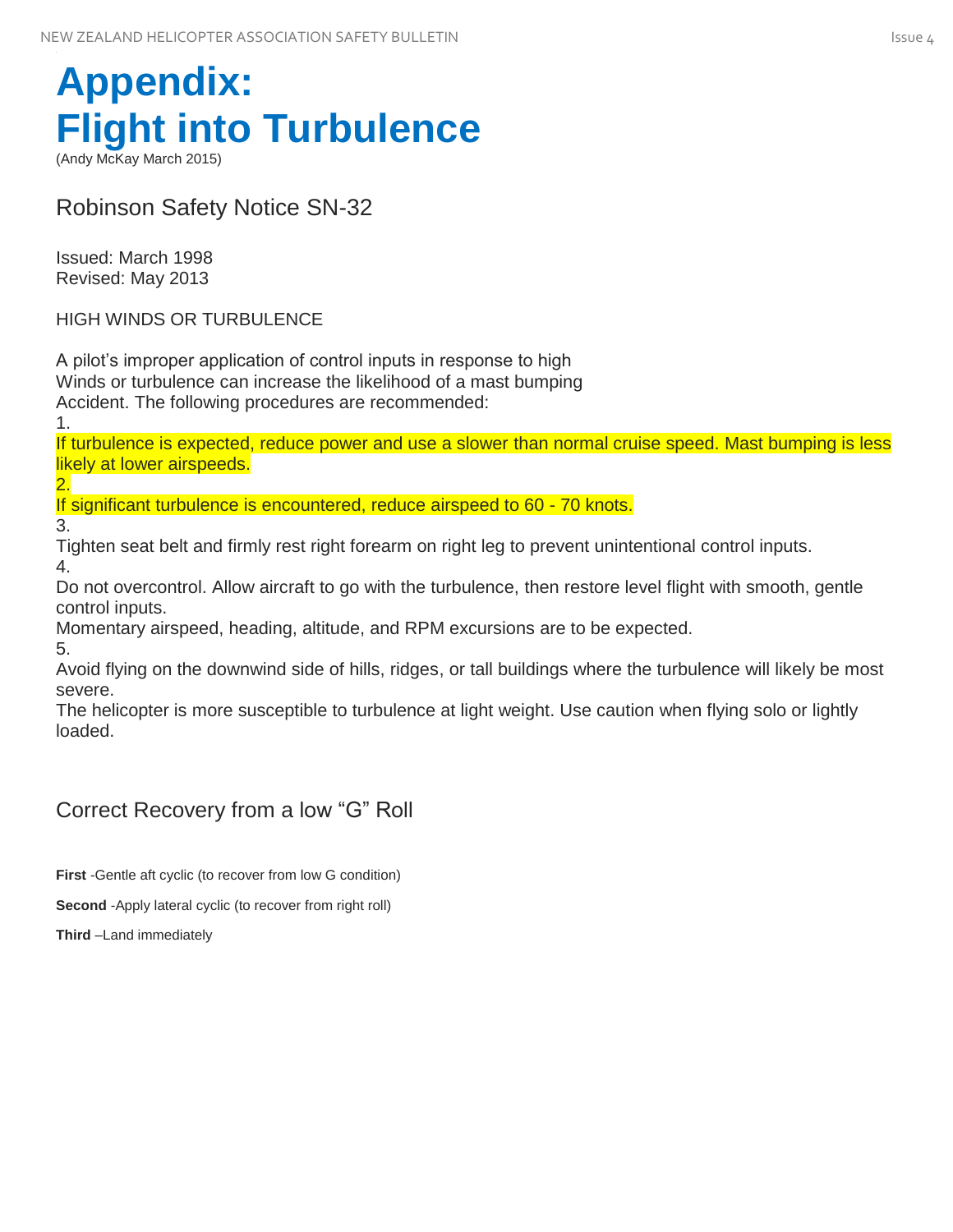# **So why does Robinson ask us to slow down in Turbulence?**

- Simply put, to avoid a low G induced right roll that could lead to "Mast Bumping."
- To a lesser degree, to reduce aerodynamic shock loading that can lead to damage

The actual mechanics of the "Mast Bump" itself is explained in another briefing.

The effects of shock loading damage can be unique to the type of Helicopter and Rotorhead. E.g. Hughes 500 heads have a tendancy to break strap packs in bad turbulence.

In this briefing I want to get the relationship sorted between Speed, Low G and a Low G Roll on a two bladed helicopter, specifically the Robinson.

Low G is any G loading below 1g (1g is what we feel normally). Below 1g we start to feel a bit weightless and above 1 g we feel more weight pressure. Learn to feel this for yourself. We refer to this sometimes as an increase or decrease in loading.

It does not need to be negative to cause an issue in a 2-bladed helicopter.

Robinson have typically flight tested down to about 0.5g. A Pull-up and push-over in an R66 from 124 knots created a 0.478 g loading and a right roll that was on the limit of what the test pilot was comfortable recovering from in a timely manner. In the days when Low G was a demonstration the power setting for the demonstration in an R22 was typically 18-20 inches in a gentle pushover. The right roll was reasonably gentle and anticipated for recovery. However if the roll is commenced from high cruise power then the resulting roll is significantly faster and remember that's a recovery *with* anticipation. Generally in the real-deal the low G rolls are unexpected. Please remember Low G demonstration is now strictly prohibitted in flight.

By the time it goes negative (below 0) the roll rate is likley to be extremely high (and possibly unrecoverable) depending on the power in use.

The killer with Low G is the pilot's incorrect input of cyclic control when it is encountered. The recovery should become second nature.

Often in bad turbulence you will feel a combination of an increase and decrease in loading as the helicopter reacts to the disturbed air. Often its not worth chasing as it will correct by itself. However be prepared should you be exposed to a prolonged decrease in loading as Low G issues may develop.

The best defence is avoid a Low G condition. Speed control is one means of achieving this.

Let me explain with some diagrams: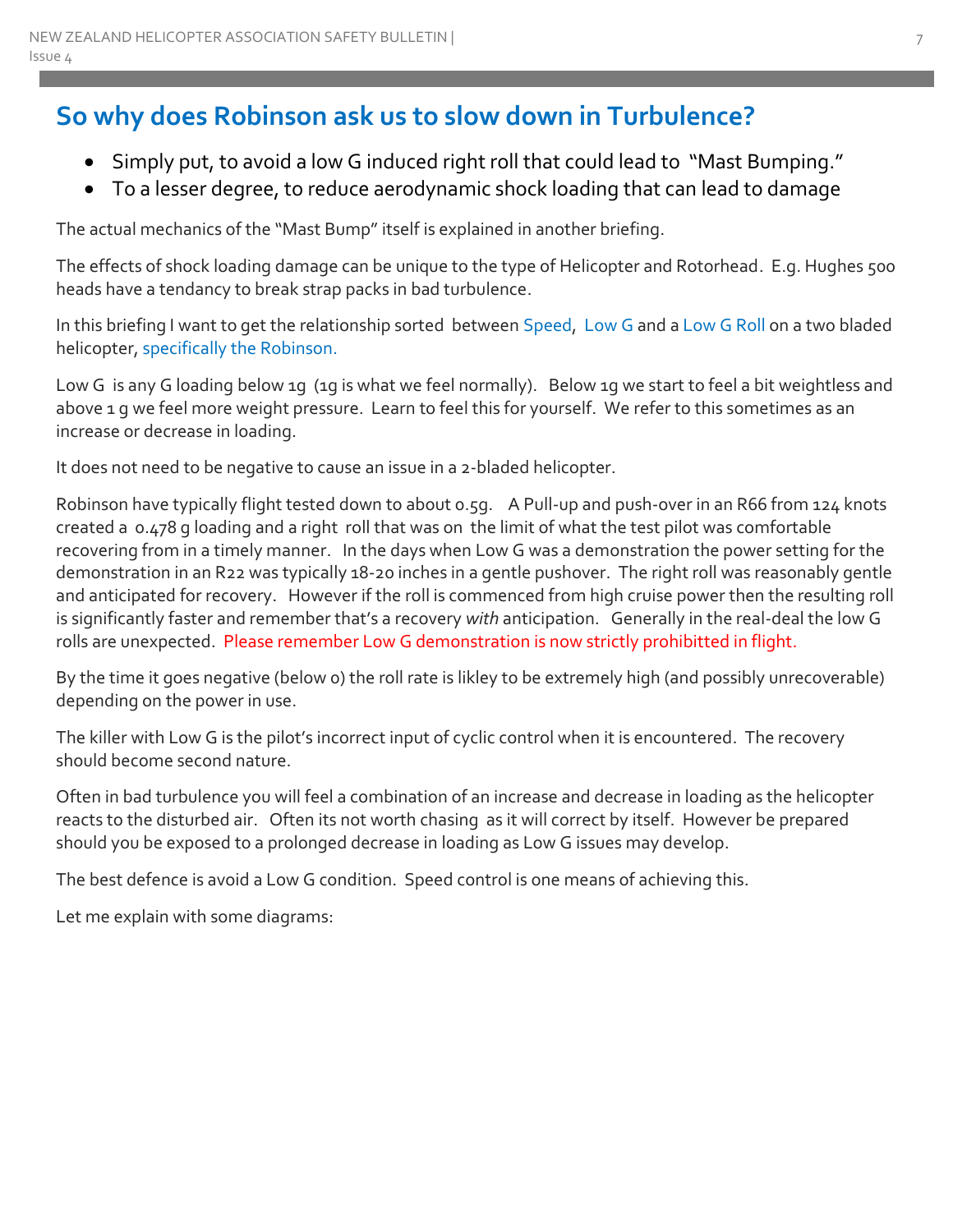# **Speeds in excess of** 70 knots **(or normal cruise)**



- Helicopter speed **70+ Knots**
- Nose down, tail high attitude.
- The higher the speed the higher the tail
- The higher the tail is above the longitudinal C of G then the higher the right roll rate.

Practical examples of where this may be a problem.

Crossing a ridge or saddle at 70+ knots and then allowing the nose to drop excessively on the downside or leeward side is not a good time to encounter turbulence and Low G.

Any 'map of the earth' flying, especially in the mountains. Remember in a two bladed helicopter always lead with collective and watch where the nose + tail attitude is.

The lighter the helicopter, the more susceptible it is to Low G.

The faster the helicopter (i.e. an R66 at 130 knots), the longer it takes to reduce speed to 60-70 knots. Also this higher speed may indicate a high power setting and an extremely high roll rate if Low G is encountered.